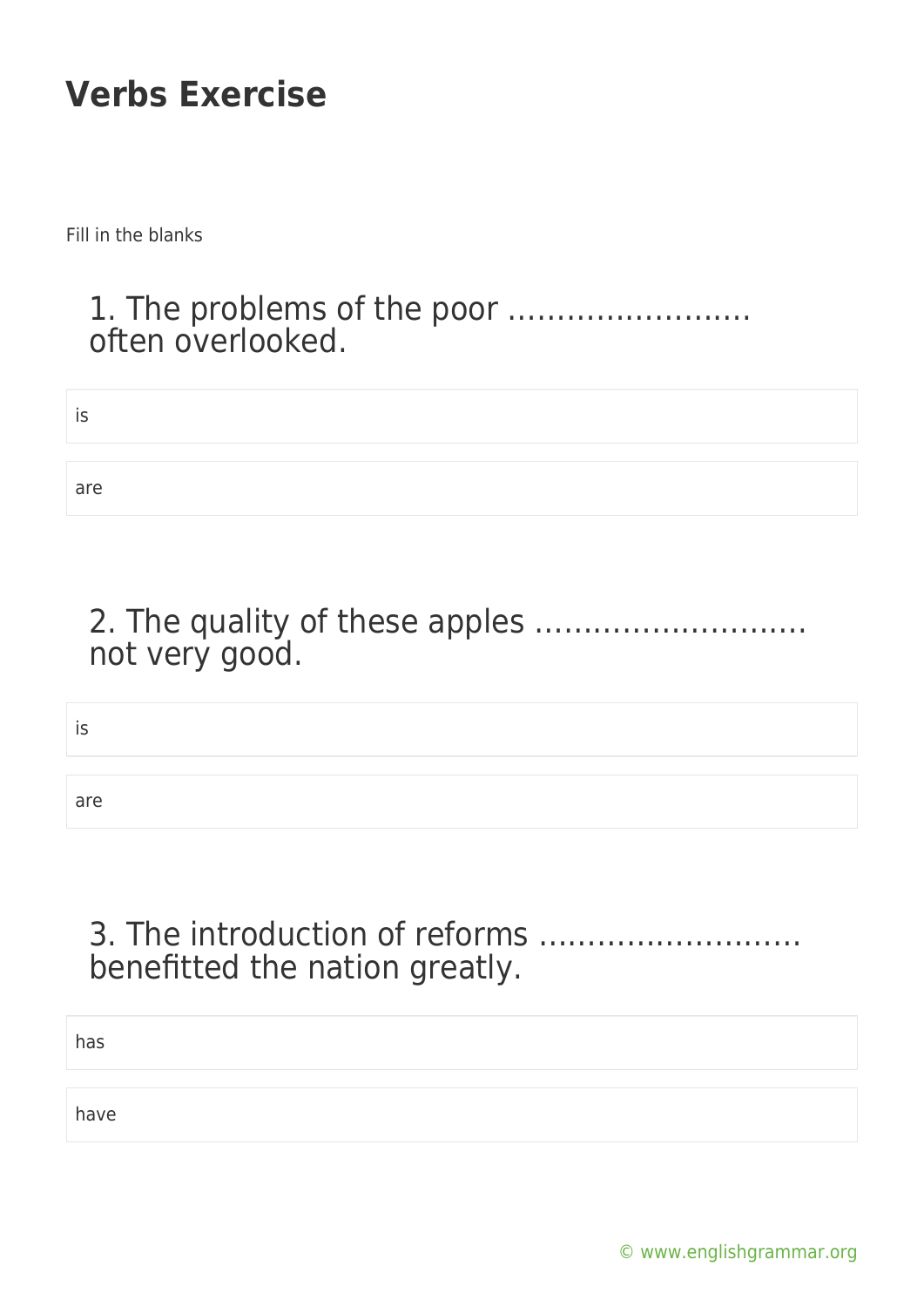#### 4. His knowledge of Indian languages ………………………. commendable.

| IS  |  |
|-----|--|
|     |  |
| are |  |

| cause of concern. |  |
|-------------------|--|

# was were

#### 6. …………………………. your father and mother at home?

#### Are

Is

[© www.englishgrammar.org](https://www.englishgrammar.org/)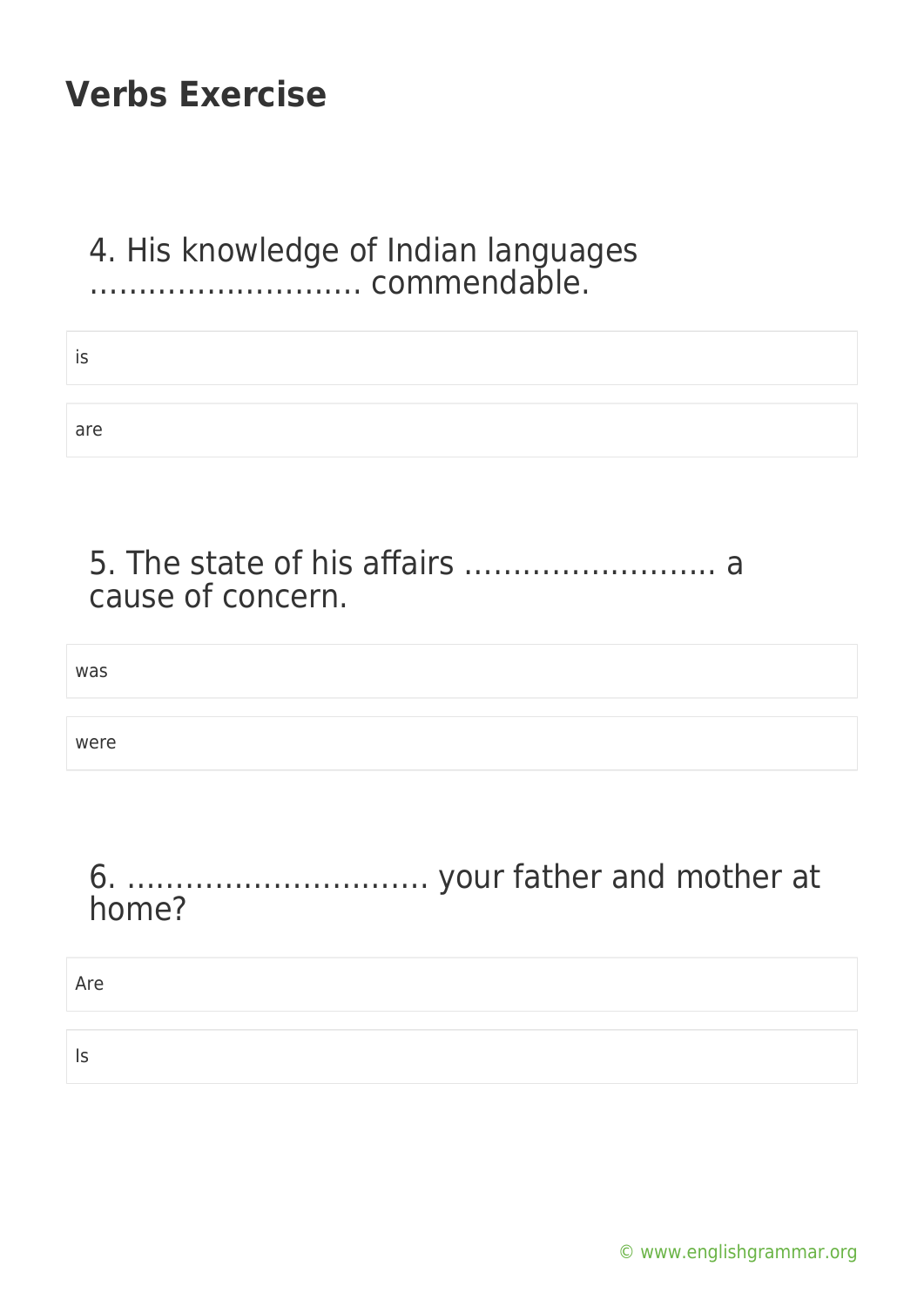# 7. He and I ……………………….. cousins.

| İS  |  |
|-----|--|
|     |  |
| am  |  |
|     |  |
| are |  |

# 8. Time and tide ………………………. for no man.

| wait  |  |
|-------|--|
|       |  |
| waits |  |

#### 9. The rise and fall of the tide ………………………… due to lunar influence.

| ۔ ا |  |
|-----|--|
|     |  |
| are |  |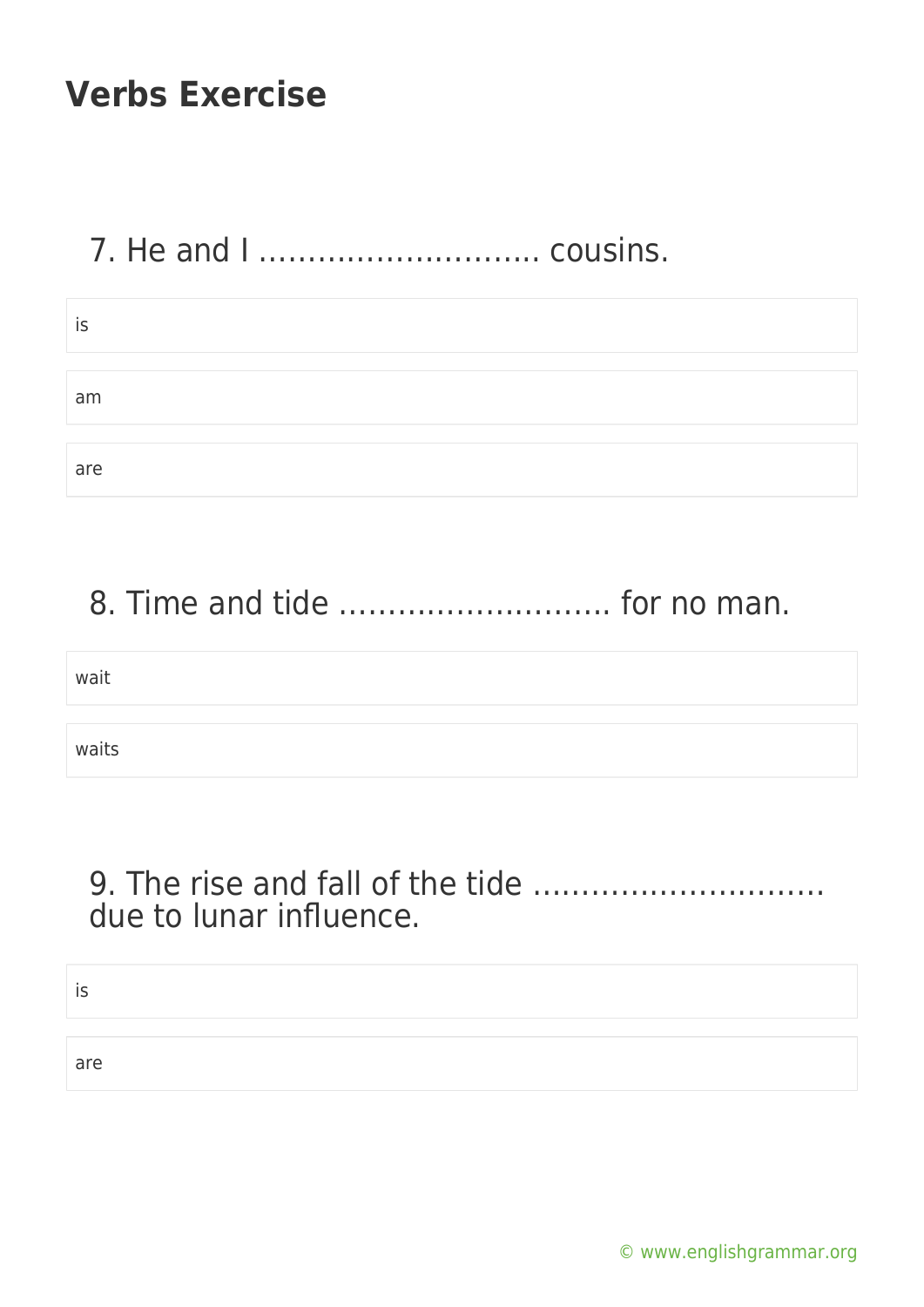10. The writer and painter ………………………. no more.

| . . |  |
|-----|--|
|     |  |
| are |  |

11. The house, with its furniture and appliances, ……………………….. insured.

#### is

are

### 12. The ship, with its crew, ……………………… sunk.

have

has

[© www.englishgrammar.org](https://www.englishgrammar.org/)